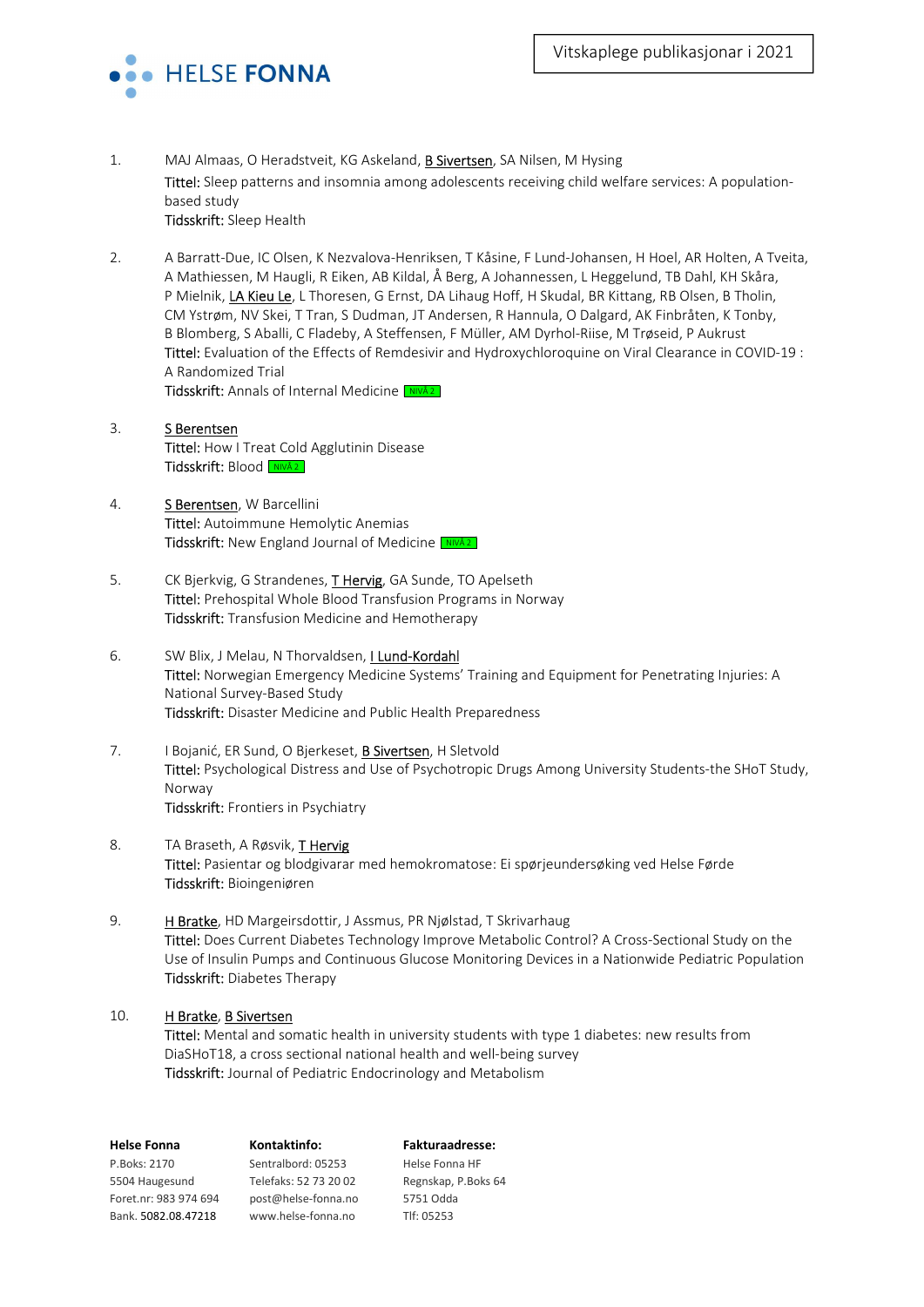

- 11. E Bredeli, CL Vestergaard, B Sivertsen, H Kallestad, S Øverland, LM Ritterband, N Glozier, S Pallesen, J Scott, K Langsrud, Ø Vedaa Tittel: Intraindividual variability in sleep among people with insomnia and its relationship with sleep, health and lifestyle factors: an exploratory study Tidsskrift: Sleep Medicine
- 12. H Braathen, J Sivertsen, THF Lunde, G Strandenes, PC Lindemann, J Assmus, TA Hervig, TO Apelseth Tittel: Effect of leukoreduction and temperature on risk of bacterial growth in CPDA-1 whole blood: A study of Escherichia coli Tidsskrift: Transfusion
- 13. J Burdzovic Andreas, **B Sivertsen**, KJ Lønning, JC Skogen Tittel: Cannabis use among Norwegian university students: Gender differences, legalization support and use intentions, risk perceptions, and use disorder Tidsskrift: Addictive Behaviors Reports
- 14. D Cacic, O Nordgård, P Meyer, T Hervig Tittel: Platelet Microparticles Decrease Daunorubicin-Induced DNA Damage and Modulate Intrinsic Apoptosis in THP-1 Cells Tidsskrift: International Journal of Molecular Sciences
- 15. D Cacic, H Reikvam, O Nordgård, P Meyer, T Hervig Tittel: Platelet Microparticles Protect Acute Myelogenous Leukemia Cells against Daunorubicin-Induced Apoptosis Tidsskrift: Cancers
- 16. R Cardona-Hernandez, A Schwandt, H Alkandari, H Bratke, A Chobot, N Coles, S Corathers, D Goksen, P Goss, Z Imane, K Nagl, SMP O'Riordan, C Jefferies Tittel: Glycemic Outcome Associated With Insulin Pump and Glucose Sensor Use in Children and Adolescents With Type 1 Diabetes. Data From the International Pediatric Registry SWEET Tidsskrift: Diabetes Care NIVA2
- 17. R Daroische, MS Hemminghyth, TH Eilertsen, MH Breitve, LJ Chwiszczuk Tittel: Cognitive Impairment After COVID-19-A Review on Objective Test Data Tidsskrift: Frontiers in Neurology
- 18. I de Rojas, S Moreno-Grau, N Tesi, B Grenier-Boley, V Andrade, IE Jansen, NL Pedersen, et al. Tittel: Common variants in Alzheimer's disease and risk stratification by polygenic risk scores Tidsskrift: Nature Communications **NIVA2**
- 19. MAA DeMichele-Sweet, L Klei, B Creese, JC Harwood, EA Weamer, L McClain, R Sims, I Hernandez, S Moreno-Grau, L Tárraga, M Boada, E Alarcón-Martín, S Valero, Y Liu, B Hooli, D Aarsland, G Selbaek, S Bergh, A Rongve, I Saltvedt, HK Skjellegrind, B Engdahl, E Stordal, OA Andreassen, S Djurovic, L Athanasiu, D Seripa, B Borroni, D Albani, G Forloni, P Mecocci, A Serretti, D De Ronchi, A Politis, J Williams, R Mayeux, T Foroud, A Ruiz, C Ballard, P Holmans, OL Lopez, MI Kamboh, B Devlin, RA Sweet, AsDGC Nia-Load Family Based Study Consortium Tittel: Genome-wide association identifies the first risk loci for psychosis in Alzheimer disease

Tidsskrift: Molecular Psychiatry **NIVÅ 2** 

| <b>Helse Fonna</b>    | Kontaktinfo:          | <b>Fakturaadresse:</b> |
|-----------------------|-----------------------|------------------------|
| P.Boks: 2170          | Sentralbord: 05253    | Helse Fonna HF         |
| 5504 Haugesund        | Telefaks: 52 73 20 02 | Regnskap, P.Boks 64    |
| Foret.nr: 983 974 694 | post@helse-fonna.no   | 5751 Odda              |
| Bank. 5082.08.47218   | www.helse-fonna.no    | Tlf: 05253             |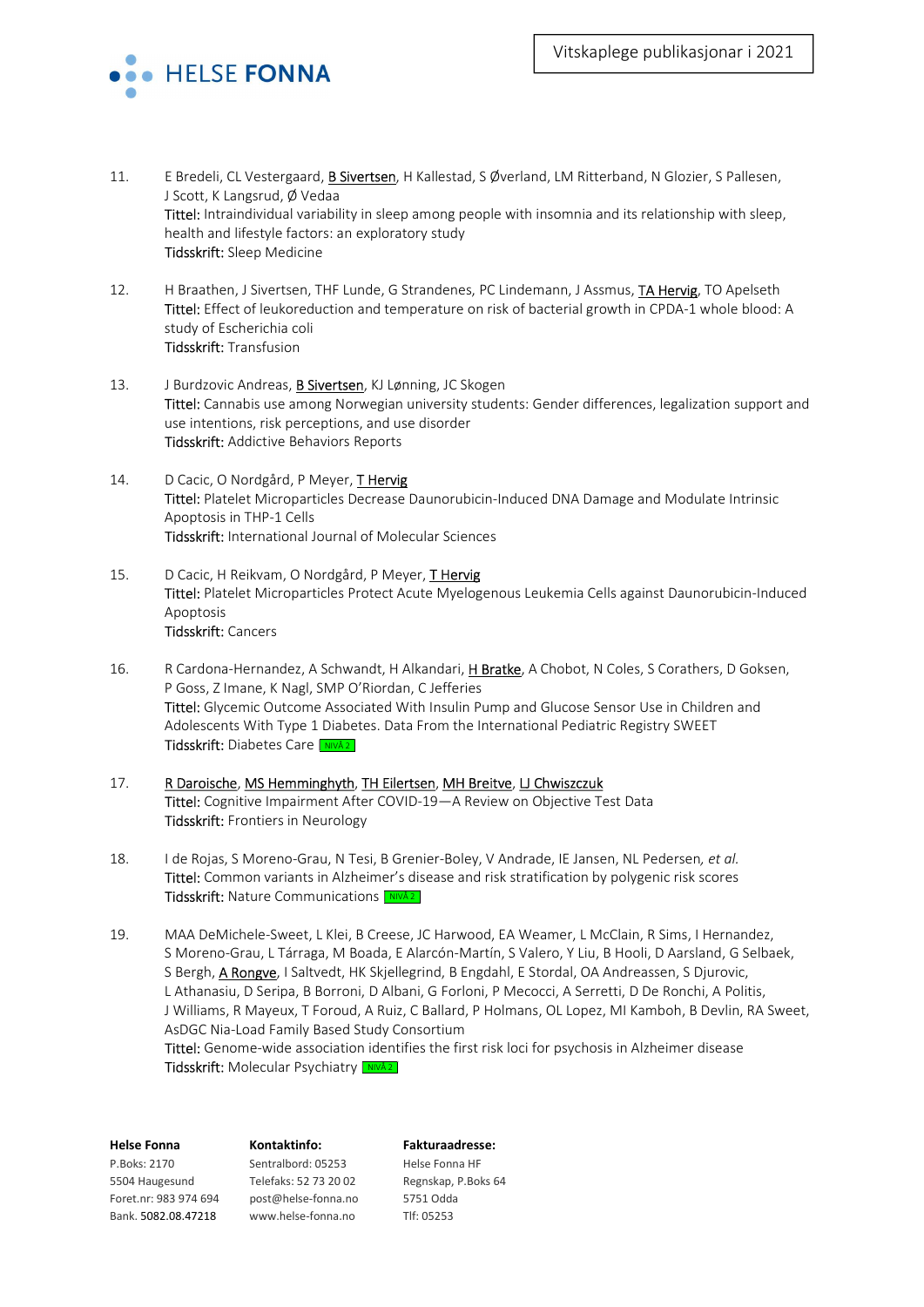

- 20. H Døli, W Andersen Helland, T Helland, H Næss, H Hofstad, K Specht Tittel: Associations between stroke severity, aphasia severity, lesion location, and lesion size in acute stroke, and aphasia severity one year post stroke Tidsskrift: Aphasiology
- 21. M El-Salhy, T Hausken, JG Hatlebakk Tittel: Current status of fecal microbiota transplantation for irritable bowel syndrome Tidsskrift: Neurogastroenterology and Motility **NIVÅ2**
- 22. M El-Salhy, AB Kristoffersen, J Valeur, C Casen, JG Hatlebakk, OH Gilja, T Hausken Tittel: Long-term effects of fecal microbiota transplantation (FMT) in patients with irritable bowel syndrome Tidsskrift: Neurogastroenterology and Motility LNNA2
- 23. MEI-Salhy, T Patcharatrakul, S Gonlachanvit **Tittel:** The role of diet in the pathophysiology and management of irritable bowel syndrome Tidsskrift: Indian Journal of Gastroenterology
- 24. D Eriksson, EC Røyrvik, M Aranda-Guillén, AH Berger, N Landegren, H Artaza, Å Hallgren, MA Grytaas, S Ström, E Bratland, IR Botusan, BE Oftedal, L Breivik, M Vaudel, Ø Helgeland, A Falorni, AP Jørgensen, AL Hulting, J Svartberg, O Ekwall, KJ Fougner, J Wahlberg, BG Nedrebø, P Dahlqvist, PM Knappskog, ASB Wolff, S Bensing, S Johansson, O Kämpe, ES Husebye Tittel: GWAS for autoimmune Addison's disease identifies multiple risk loci and highlights AIRE in disease susceptibility Tidsskrift: Nature Communications **NIVALA 2**
- 25. A Gjerde, R Skrunes, AV Reisæter, H-P Marti, BE Vikse Tittel: Familial Contributions to the Association Between Low Birth Weight and Risk of CKD in Adult Life Tidsskrift: Kidney International Reports
- 26. LMD Grymyr, S Nadirpour, E Gerdts, BG Nedrebø, JJ Hjertaas, K Matre, D Cramariuc Tittel: One-year impact of bariatric surgery on left ventricular mechanics: results from the prospective FatWest study Tidsskrift: European Heart Journal Open
- 27. KG Hagen, G Strandenes, EK Kristoffersen, H Braathen, J Sivertsen, CK Bjerkvig, N Sommerfelt-Pettersen, IB Aasheim, THF Lunde, T Hervig, TO Apelseth Tittel: A whole blood based resuscitation strategy in civilian medical services: Experience from a Norwegian hospital in the period 2017-2020 Tidsskrift: Transfusion
- 28. SH Haugland, A Dovran, AU Albaek, **B Sivertsen** Tittel: Adverse Childhood Experiences Among 28,047 Norwegian Adults From a General Population Tidsskrift: Frontiers in Public Health
- 29. THelland, F Morken, WA Helland Tittel: Kindergarten screening tools filled out by parents and teachers targeting dyslexia. Predictions and developmental trajectories from age 5 to age 15 years Tidsskrift: Dyslexia **LNIVÅ2**

| Kontaktinfo:          | <b>Fakturaadresse:</b> |
|-----------------------|------------------------|
| Sentralbord: 05253    | Helse Fonna HF         |
| Telefaks: 52 73 20 02 | Regnskap, P.Boks 64    |
| post@helse-fonna.no   | 5751 Odda              |
| www.helse-fonna.no    | Tlf: 05253             |
|                       |                        |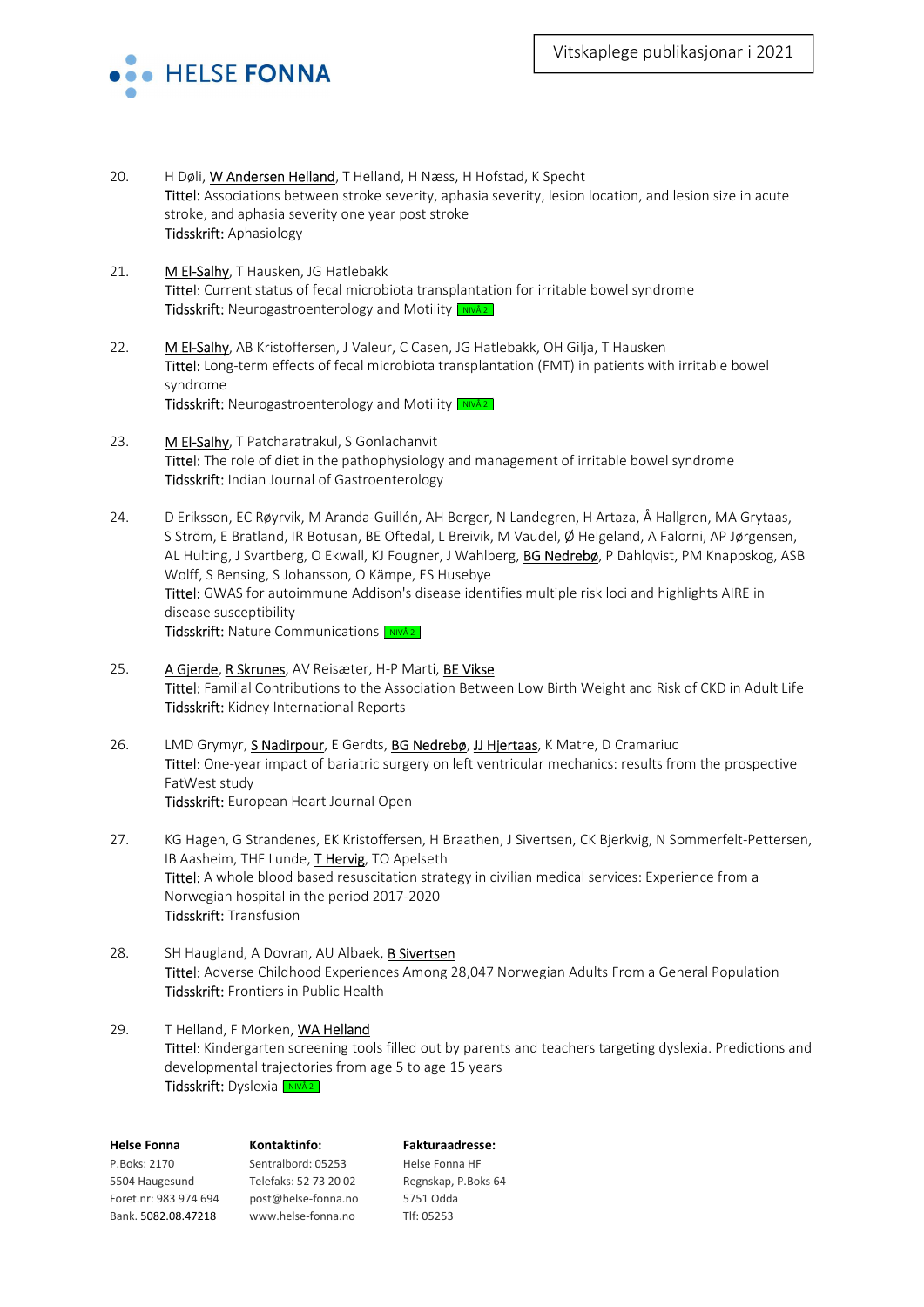

- 30. W Helland, SD Johnsen, AB Kvitne, F Morken Tittel: Intervensjoner for barn med pragmatiske språkvansker – en litteraturstudie Tidsskrift: Norsk tidsskrift for logopedi
- 31. SB Helverschou, LB Ludvigsen, O Hove, AN Kildahl Tittel: Psychometric properties of the Psychopathology in Autism Checklist (PAC) Tidsskrift: International Journal of Developmental Disabilities
- 32. O Heradstveit, BSM Haugland, SA Nilsen, T Bøe, **B Sivertsen**, M Hysing Tittel: Parental Mental Illness as a Risk Factor for Adolescent Psychiatric Disorders: A Registry-Based Study of Specialized Child and Adolescent Health Services Tidsskrift: Child & Youth Services
- 33. M Hermann, N Carstens, L Kvinge, A Fjell, M Wennersberg, K Folleso, K Skaug, A Seiger, BS Cronfalk, AM Bostrom Tittel: Polypharmacy and Potential Drug-Drug Interactions in Home-Dwelling Older People - A Cross-Sectional Study Tidsskrift: Journal of Multidisciplinary Healthcare
- 34. J Hetland, KJ Braatveit, E Hagen, AJ Lundervold, AH Erga Tittel: Prevalence and Characteristics of Borderline Intellectual Functioning in a Cohort of Patients With Polysubstance Use Disorder Tidsskrift: Frontiers in Psychiatry
- 35. GJ Hjetland, JC Skogen, M Hysing, B Sivertsen Tittel: The Association Between Self-Reported Screen Time, Social Media Addiction, and Sleep Among Norwegian University Students Tidsskrift: Frontiers in Public Health
- 36. G Hoff, E Botteri, G Huppertz-Hauss, JM Kvamme, Ø Holme, L Aabakken, S Dahler, AW Medhus, I Blomgren, P Sandvei, O Darre-Næss, Ø Kjellevold, B Seip Tittel: The effect of train-the-colonoscopy-trainer course on colonoscopy quality indicators Tidsskrift: Endoscopy <u>NIVÅ 2.</u>
- 37. M Jalink, S Berentsen, JJ Castillo, SP Treon, M Cruijsen, B Fattizzo, R Cassin, D Fotiou, E Kastritis, M De Haas, LEM Oosten, H Frederiksen, A Patriarca, S D'Sa, JMI Vos Tittel: Effect of ibrutinib treatment on hemolytic anemia and acrocyanosis in cold agglutinin disease/cold agglutinin syndrome Tidsskrift: Blood <u>Enivå 2.</u>
- 38. P Jensen, E Haug, B Sivertsen, JC Skogen Tittel: Satisfaction With Life, Mental Health Problems and Potential Alcohol-Related Problems Among Norwegian University Students Tidsskrift: Frontiers in Psychiatry
- 39. R Jersin, DS Priyanka Tallapragada, A Madsen, L Skartveit, E Fjære, A McCann, L Dyer, A Willems, JI Bjune, MS Bjune, V Våge, HJ Nielsen, HL Thorsen, BG Nedrebø, C Busch, VM Steen, M Blüher, P Jacobson, PA Svensson, J Fernø, M Rydén, P Arner, O Nygård, M Claussnitzer, S Ellingsen, L Madsen, JV Sagen, G Mellgren, SN Dankel Tittel: Role of the Neutral Amino Acid Transporter Slc7a10 in Adipocyte Lipid Storage, Obesity and Insulin Resistance

Tidsskrift: Diabetes **MIVÅ2** 

| <b>Helse Fonna</b>    | Kontaktinfo:          | <b>Fakturaadresse:</b> |
|-----------------------|-----------------------|------------------------|
| P.Boks: 2170          | Sentralbord: 05253    | Helse Fonna HF         |
| 5504 Haugesund        | Telefaks: 52 73 20 02 | Regnskap, P.Boks 64    |
| Foret.nr: 983 974 694 | post@helse-fonna.no   | 5751 Odda              |
| Bank. 5082.08.47218   | www.helse-fonna.no    | Tlf: 05253             |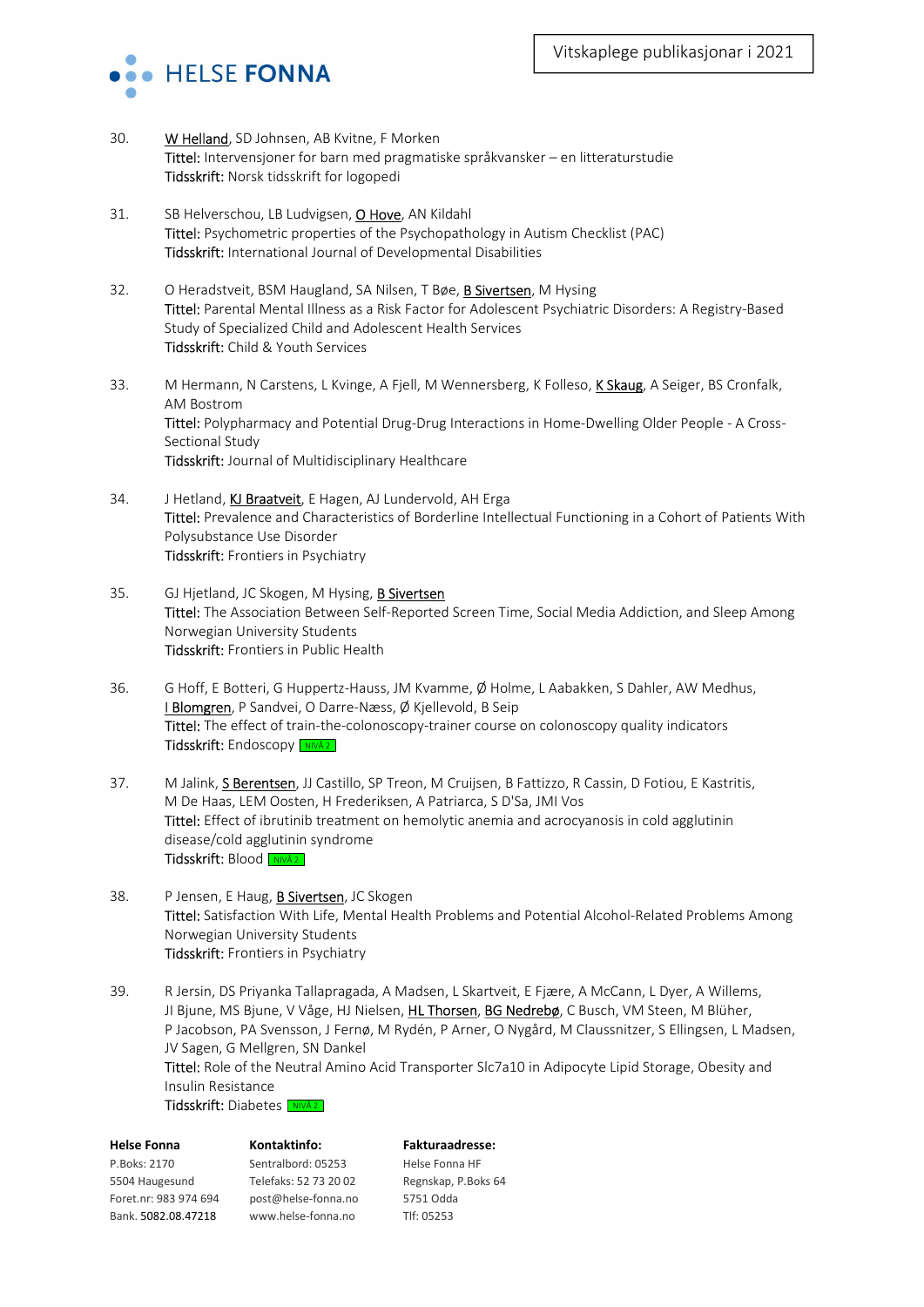

40. H Kallestad, J Scott, Ø Vedaa, S Lydersen, D Vethe, G Morken, TC Stiles, **B Sivertsen**, K Langsrud Tittel: Mode of delivery of Cognitive Behaviour Therapy for Insomnia: A randomized controlled noninferiority trial of digital and face- to-face therapy Tidsskrift: Sleep

## 41. AL Kvalevaag, J Aβmus, E Biringer

Tittel: Fathers' Mental Health and Children's Aggressive Behaviour A Study Based on Data from the Norwegian Mother, Father and Child Cohort Study (MoBa) Tidsskrift: Child Psychiatry and Human Development

- 42. T Kåsine, AM Dyrhol-Riise, A Barratt-Due, AB Kildal, IC Olsen, K Nezvalova-Henriksen, F Lund-Johansen, H Hoel, AR Holten, A Tveita, A Mathiessen, M Haugli, R Eiken, Å Berg, A Johannessen, L Heggelund, TB Dahl, B Halvorsen, P Mielnik, LAK Le, L Thoresen, G Ernst, DAL Hoff, H Skudal, BR Kittang, RB Olsen, B Tholin, CM Ystrøm, NV Skei, R Hannula, O Dalgard, A-K Finbråten, K Tonby, S Aballi, F Müller, KG-I Mohn, M Trøseid, P Aukrust, T Ueland, tN-SS Group Tittel: Neutrophil count predicts clinical outcome in hospitalized COVID-19 patients: Results from the NOR-Solidarity trial Tidsskrift: Journal of Internal Medicine MIVÅ2
- 43. E Leirgul, M Hysing, G Greve, B Sivertsen Tittel: Physical and mental health in young adults with heart disease - a national survey of Norwegian university students Tidsskrift: Cardiology in the Young.
- 44. BS Lillås, TH Qvale, BK Richter, BE Vikse Tittel: Birth Weight Is Associated With Kidney Size in Middle-Aged Women Tidsskrift: Kidney International Reports
- 45. R Liset, J Grønli, RE Henriksen, TEG Henriksen, RM Nilsen, S Pallesen Tittel: Sleep, evening light exposure and perceived stress in healthy nulliparous women in the third trimester of pregnancy Tidsskrift: PloS One
- 46. R Liset, J Grønli, RE Henriksen, TEG Henriksen, RM Nilsen, S Pallesen Tittel: A randomized controlled trial on the effect of blue-blocking glasses compared to partial blueblockers on melatonin profile among nulliparous women in third trimester of the pregnancy Tidsskrift: Neurobiology of Sleep and Circadian Rhythms
- 47. J Ma, Y Zhang, T Sugai, T Kubota, H Keino, M El-Salhy, M Ozaki, K Umezawa Tittel: Inhibition of Cellular and Animal Inflammatory Disease Models by NF-κB Inhibitor DHMEQ Tidsskrift: Cells
- 48. IEH Madsen, AC Svane-Petersen, A Holm, H Burr, E Framke, M Melchior, NH Rod, **B Sivertsen**, S Stansfeld, JK Sørensen, M Virtanen, R Rugulies Tittel: Work-related violence and depressive disorder among 955,573 employees followed for 6.99 million person-years. The Danish Work Life Course Cohort study: Work-related violence and depression Tidsskrift: Journal of Affective Disorders

| <b>Helse Fonna</b>    | Kontaktinfo:          | <b>Fakturaadresse:</b> |
|-----------------------|-----------------------|------------------------|
| P.Boks: 2170          | Sentralbord: 05253    | Helse Fonna HF         |
| 5504 Haugesund        | Telefaks: 52 73 20 02 | Regnskap, P.Boks 64    |
| Foret.nr: 983 974 694 | post@helse-fonna.no   | 5751 Odda              |
| Bank. 5082.08.47218   | www.helse-fonna.no    | Tlf: 05253             |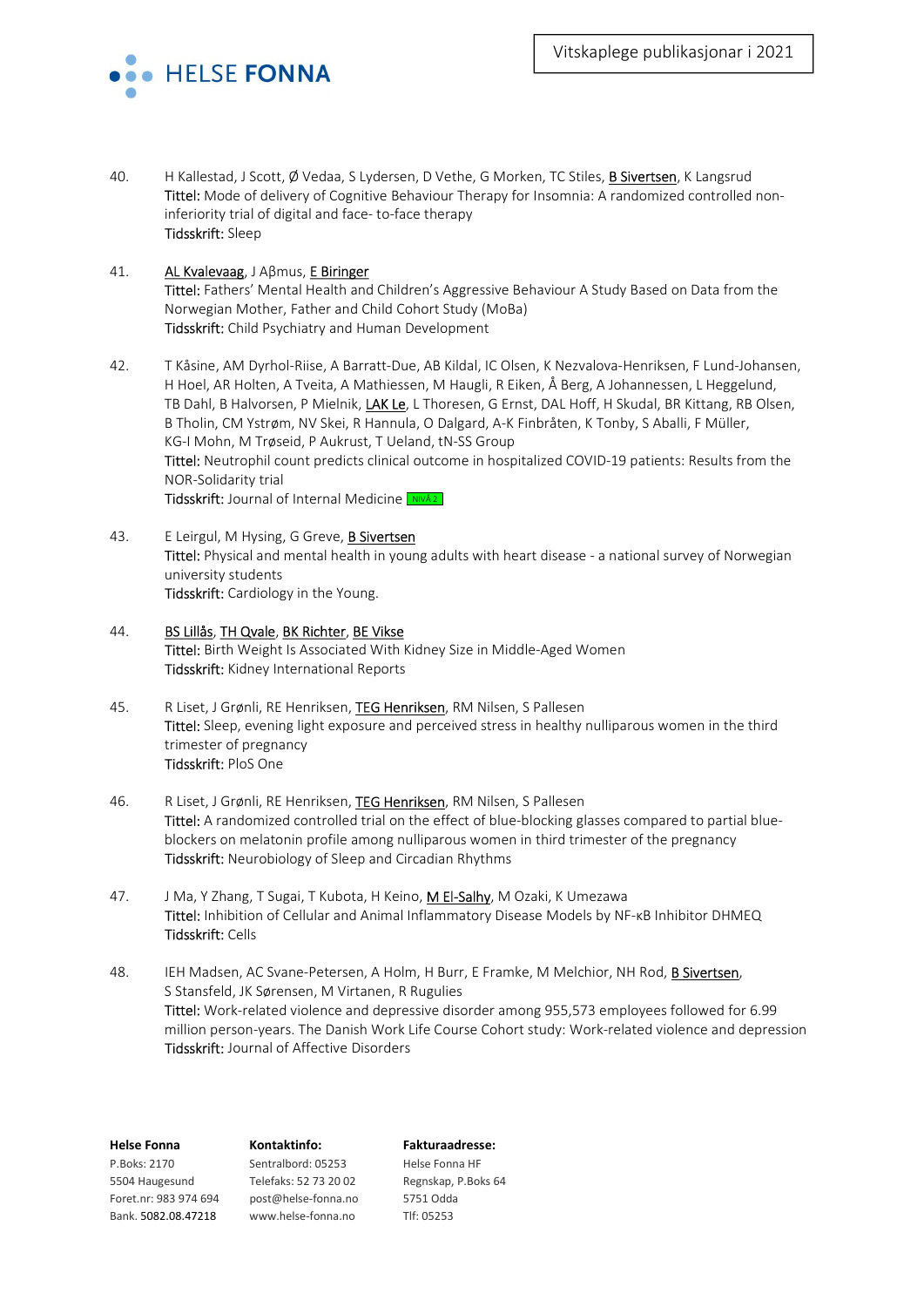

- 49. T Mazzawi, M El-Salhy, GA Lied, T Hausken Tittel: The Effects of Fecal Microbiota Transplantation on the Symptoms and the Duodenal Neurogenin 3, Musashi 1, and Enteroendocrine Cells in Patients With Diarrhea-Predominant Irritable Bowel Syndrome Tidsskrift: Frontiers in Cellular and Infection Microbiology
- 50. F Morken, LØ Jones, WA Helland Tittel: Disorders of Language and Literacy in the Prison Population: A Scoping Review Tidsskrift: Education Sciences
- 51. MP Myklebust, A Thor, B Rosenlund, P Gjengstø, Á Karlsdottir, M Brydøy, **BS Bercea**, C Olsen, I Johnson, MI Berg, CW Langberg, KE Andreassen, A Kjellman, HS Haugnes, O Dahl Tittel: Serum miR371 in testicular germ cell cancer before and after orchiectomy, assessed by digitaldroplet PCR in a prospective study Tidsskrift: Scientific Reports
- 52. S Næss, MW Markhus, TA Strand, M Kjellevold, L Dahl, AM Stokland, BG Nedrebø, I Aakre Tittel: Iodine Nutrition and Iodine Supplement Initiation in Association with Thyroid Function in Mildlyto-Moderately Iodine-Deficient Pregnant and Postpartum Women Tidsskrift: Journal of Nutrition **NIVA2**
- 53. MO Onsøien, K Midtvedt, AV Reisæter, K Aasarød, B Waldum-Grevbo, BE Vikse, BO Eriksen, A Åsberg Tittel: Blood Pressure Treatment in Kidney Transplant Recipients-Can We Improve? Tidsskrift: Transplantation Direct
- 54. T Ruud, RE Drake, J Šaltytė Benth, K Drivenes, M Hartveit, K Heiervang, TS Høifødt, VØ Haaland, I Joa, JO Johannessen, KJ Johansen, B Stensrud, E Woldsengen Haugom, H Clausen, E Biringer, GR Bond Tittel: The Effect of Intensive Implementation Support on Fidelity for Four Evidence-Based Psychosis Treatments: A Cluster Randomized Trial Tidsskrift: Administration and Policy in Mental Health and Mental Health Services Research
- 55. A Röth, W Barcellini, S D'Sa, Y Miyakawa, CM Broome, M Michel, DJ Kuter, B Jilma, THA Tvedt, J Fruebis, X Jiang, S Lin, C Reuter, J Morales-Arias, W Hobbs, S Berentsen Tittel: Sutimlimab in Cold Agglutinin Disease Tidsskrift: New England Journal of Medicine  $\overline{\phantom{a}}$  NIVÅ 2
- 56. IW Saxvig, LN Evanger, S Pallesen, M Hysing, B Sivertsen, M Gradisar, B Bjorvatn Tittel: Circadian typology and implications for adolescent sleep health. Results from a large, crosssectional, school-based study Tidsskrift: Sleep Medicine
- 57. IW Saxvig, S Pallesen, B Sivertsen, M Hysing, LN Evanger, B Bjorvatn Tittel: Sleep during COVID-19-related school lockdown, a longitudinal study among high school students Tidsskrift: Journal of Sleep Research
- 58. J Scott, H Kallestad, O Vedaa, B Sivertsen, B Etain Tittel: Sleep disturbances and first onset of major mental disorders in adolescence and early adulthood: A systematic review and meta-analysis Tidsskrift: Sleep Medicine Reviews

| <b>Helse Fonna</b>    | Kontaktinfo:          | <b>Fakturaadresse:</b> |
|-----------------------|-----------------------|------------------------|
| P.Boks: 2170          | Sentralbord: 05253    | Helse Fonna HF         |
| 5504 Haugesund        | Telefaks: 52 73 20 02 | Regnskap, P.Boks 64    |
| Foret.nr: 983 974 694 | post@helse-fonna.no   | 5751 Odda              |
| Bank. 5082.08.47218   | www.helse-fonna.no    | Tlf: 05253             |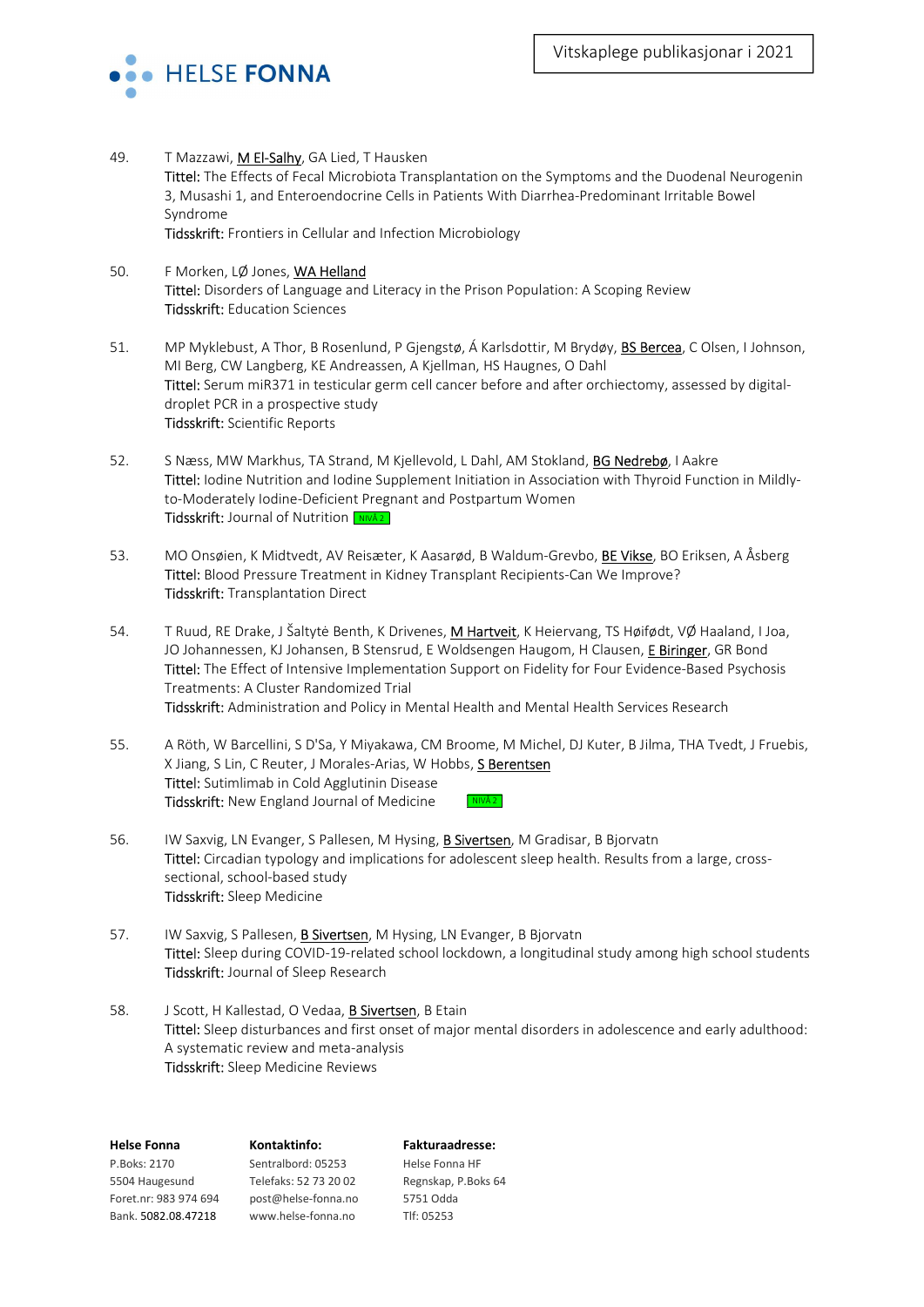

- 59. B Sivertsen, M Hysing, AG Harvey, KJ Petrie Tittel: The Epidemiology of Insomnia and Sleep Duration Across Mental and Physical Health: The SHoT Study Tidsskrift: Frontiers in Psychology
- 60. B Skjold-Ødegaard, HL Ersdal, J Assmus, BSO Nedrebo, O Sjo, K Søreide Tittel: Development and clinical implementation of a structured, simulation-based training programme in laparoscopic appendectomy: description, validation and evaluation Tidsskrift: BMJ Simulation and Technology Enhanced Learning
- 61. B Skjold-Ødegaard, S Hamid, R-J Lindeman, HL Ersdal, K Søreide Tittel: Deciphering the inflection points to achieve proficiency for each procedure step during training in laparoscopic appendicectomy Tidsskrift: BJS Open
- 62. **ET Solberg**, JE Halvorsen, SH Stige Tittel: What Do Survivors of Child Sexual Abuse Believe Will Facilitate Early Disclosure of Sexual Abuse? Tidsskrift: Frontiers in Psychiatry
- 63. IM Steine, JC Skogen, M Hysing, L Puigvert, V Schønning, B Sivertsen Tittel: Sexual harassment and assault predict sleep disturbances and is partly mediated by nightmares: Findings from a national survey of all university students in Norway Tidsskrift: Journal of Sleep Research
- 64. KØ Storhaug, DH Skutlaberg, BA Hansen, H Reikvam, Ø Wendelbo Tittel: Carbapenem-Resistant Enterobacteriaceae-Implications for Treating Acute Leukemias, a Subgroup of Hematological Malignancies Tidsskrift: Antibiotics
- 65. SW Syversen, GL Goll, KK Jørgensen, Ø Sandanger, J Sexton, IC Olsen, JE Gehin, DJ Warren, MK Brun, RA Klaasen, LN Karlsen, G Noraberg, C Zettel, MKA Ljoså, AJ Haugen, RJ Njålla, TJ Bruun, KA Seeberg, B Michelsen, EK Strand, S Skorpe, IM Blomgren, YH Bragnes, CK Dotterud, T Thune, CM Ystrøm, R Torp, P Mielnik, C Mørk, TK Kvien, J Jahnsen, N Bolstad, EA Haavardsholm Tittel: Effect of Therapeutic Drug Monitoring vs Standard Therapy During Infliximab Induction on Disease Remission in Patients With Chronic Immune-Mediated Inflammatory Diseases: A Randomized Clinical Trial Tidsskrift: JAMA <u>NIVÅ 2</u>
- 66. SW Syversen, KK Jørgensen, GL Goll, MK Brun, Ø Sandanger, KH Bjørlykke, J Sexton, IC Olsen, JE Gehin, DJ Warren, RA Klaasen, G Noraberg, TJ Bruun, CK Dotterud, MKA Ljoså, AJ Haugen, RJ Njålla, C Zettel, CM Ystrøm, YH Bragnes, S Skorpe, T Thune, KA Seeberg, B Michelsen, IM Blomgren, EK Strand, P Mielnik, R Torp, C Mørk, TK Kvien, J Jahnsen, N Bolstad, EA Haavardsholm Tittel: Effect of Therapeutic Drug Monitoring vs Standard Therapy During Maintenance Infliximab Therapy on Disease Control in Patients With Immune-Mediated Inflammatory Diseases: A Randomized Clinical Trial Tidsskrift: JAMA <mark>INIVÅ 2</mark>
- 67. MH Sæther, B Sivertsen, O Bjerkeset Tittel: Mental Distress, Help Seeking, and Use of Health Services Among University Students. The SHoT-Study 2018, Norway Tidsskrift: Frontiers in Psychiatry

| <b>Helse Fonna</b>    | Kontaktinfo:          | <b>Fakturaadresse:</b> |
|-----------------------|-----------------------|------------------------|
| P.Boks: 2170          | Sentralbord: 05253    | Helse Fonna HF         |
| 5504 Haugesund        | Telefaks: 52 73 20 02 | Regnskap, P.Boks 64    |
| Foret.nr: 983 974 694 | post@helse-fonna.no   | 5751 Odda              |
| Bank. 5082.08.47218   | www.helse-fonna.no    | Tlf: 05253             |